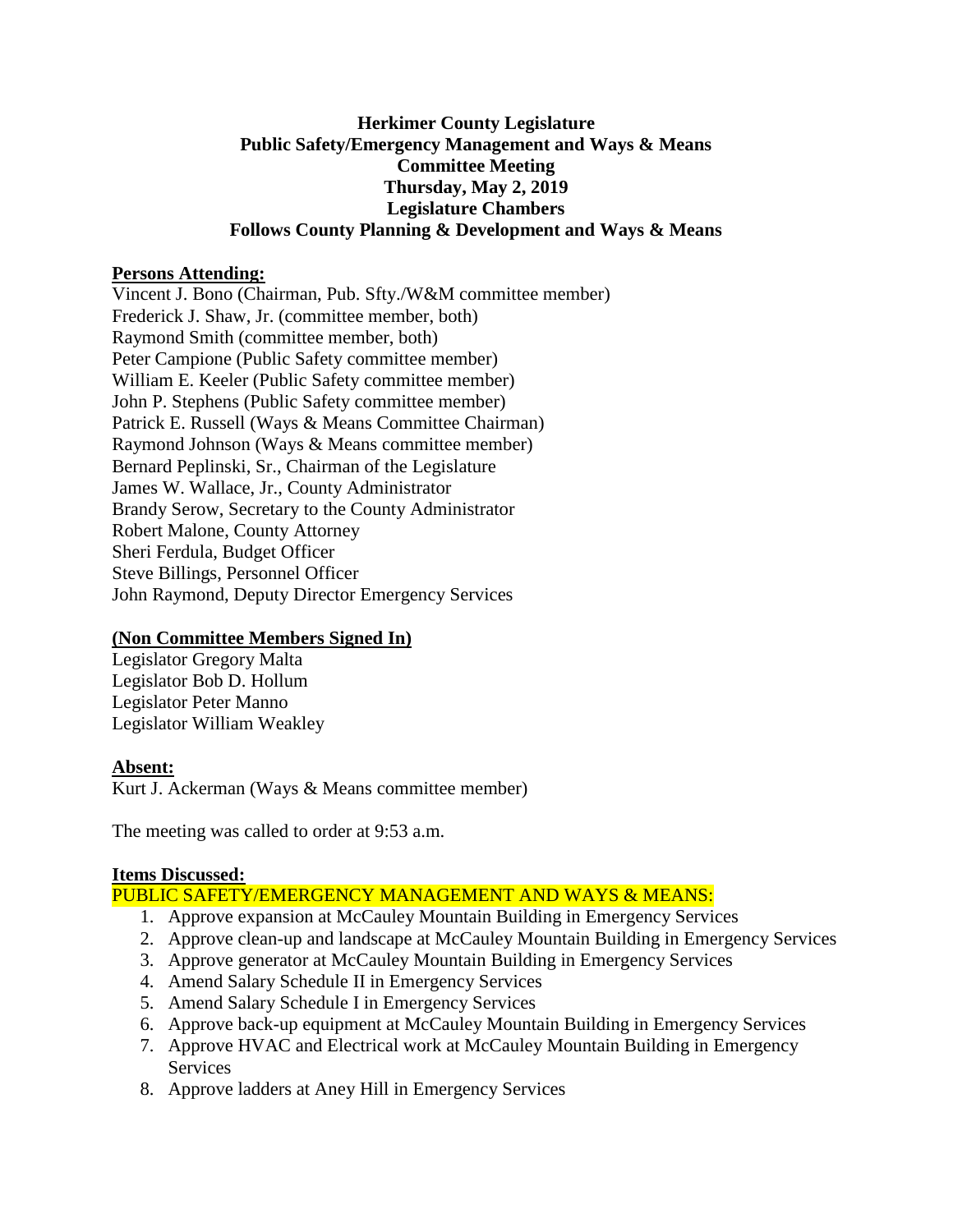- 9. Amend Court cleaning contract
- 10. Re-establish Fire Coordinator position in Emergency Services
- 11. Other

#### **Committee Vote Record:**

#### PUBLIC SAFETY/EMERGENCY MANAGEMENT AND WAYS & MEANS:

Item #1 – On motion of Mr. Stephens, seconded by Mr. Campione for Public Safety/Emergency Management and on motion of Mr. Shaw, seconded by Mr. Bono for Ways & Means, Item #1 was voted on, approved and moved for Resolution. Yes: Bono, Shaw, Smith, Campion, Keeler, Stephens, Peplinski, Johnson (8). No: N/A. Abstain: Russell (1). Abstain: Russell (1). Absent: Ackerman (1).

Item #2 – On motion of Mr. Stephens, seconded by Mr. Campione for Public Safety/Emergency Management and on motion of Mr. Bono, seconded by Mr. Smith for Ways & Means, Item #2 was voted on, approved and moved for Resolution. Yes: Bono, Shaw, Smith, Campion, Keeler, Stephens, Peplinski, Johnson (8). No: N/A. Abstain: Russell (1). Abstain: Russell (1). Absent: Ackerman (1).

Item #3 – On motion of Mr. Stephens, seconded by Mr. Keeler for Public Safety/Emergency Management and on motion of Mr. Peplinski, seconded by Mr. Shaw for Ways & Means, Item #3 was voted on, approved and moved for Resolution. Unanimous. Absent: 1.

On motion of Mr. Stephens, seconded by Mr. Keeler for Public Safety /Emergency Management and on motion of Mr. Johnson, seconded by Mr. Russell for Ways & Means, the committees went into Executive Session at 10:01 a.m., under Public Officer's Law, Section 105 (f) for Items #4 and #5.

Item #4 – On motion of Mr. Peplinski, seconded by Mr. Keeler for Public Safety/Emergency Management and on motion of Mr. Peplinski, seconded by Mr. Russell for Ways & Means, Item #4 was voted on, approved and moved for Resolution. Unanimous. Absent:1.

Item #5 – On motion of Mr. Smith, seconded by Mr. Shaw for Ways & Means, Item #5 was voted on, approved and moved for Resolution.

On motion of Mr. Stephens, seconded by Mr. Russell for Public Safety/Emergency Management and on motion of Mr. Johnson, seconded by Mr. Smith for Ways & Means, the committees came out of Executive Session at 10:11 a.m.

Item #6 – On motion of Mr. Stephens, seconded by Mr. Keeler for Public Safety/Emergency Management and on motion of Mr. Shaw, seconded by Mr. Johnson for Ways & Means, Item #6 was voted on, approved and moved for Resolution. Unanimous. Absent: 2.

Item #7 – On motion of Mr. Stephens, seconded by Mr. Keeler for Public Safety/Emergency Management and on motion of Mr. Smith, seconded by Mr. Johnson for Ways & Means, Item #7 was voted on, approved and moved for Resolution. Unanimous. Absent: 2.